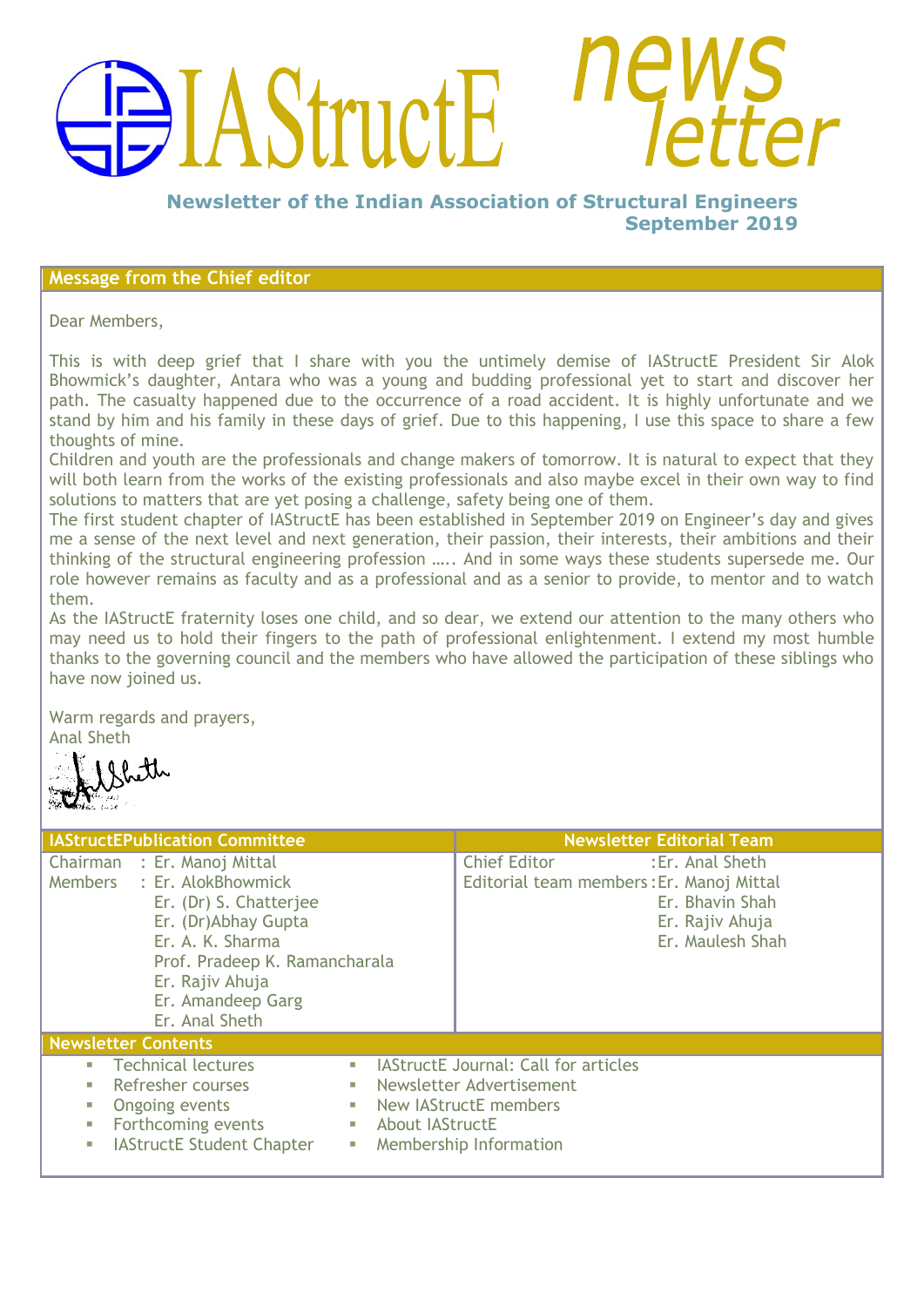# **Technical Lecture on Expected remaining life of existing RC Structures**

Technical Lecture by Dr. S. K. Dhawan, GC member IAStructE& Former Chief Engineer CPWD on the topic "Expected remaining life of existing RC Structures" was organized on 26th September 2019 at New Delhi.



# **Technical Lecture on Nano concrete**

The Indian Association of Structural Engineers, Eastern India organized a Technical Lecture on "Nano-Concrete" on 25th September, 2019 in the Seminar Hall of Jadavpur University"s Construction Engineering Department from 5.15 PM to 6.15 PM. It was attended by the members of IAStructE, Faculty Members & Students of Construction Engineering Department, JU. The lecture was delivered by Prof. Mainak Ghosal: Hon'ry Secretary of Consulting Engineers Association of India- Eastern & North-Eastern India (CEAI - E & NE) & Jt.Secretary of Coal Ash Institute of India (CAII). Prof. Ghosal explained the complex issue of nanoscience, nanoengineering& nanomaterials in the cement concrete level and also shed light on why and what the construction industry should do to implement these industry 4.0 materials, i.e. from macro level concrete to nano concrete. The research results carried out by him for the fulfilment of his PhD, in association with the Indian Institute of Engineering Science & Technology, Shibpur was also discussed. He also stressed the fact that while globally application of these advanced materials is lauded the local acceptance is a different scenario, citing the cases of closure Tata Nano car factory & recently repaired Rabindra Bharati University"s Ramanujam Building, Kolkata B.T.Road campus using carbon fibers which comes out to be much more expensive than the current replacement cost of the building.



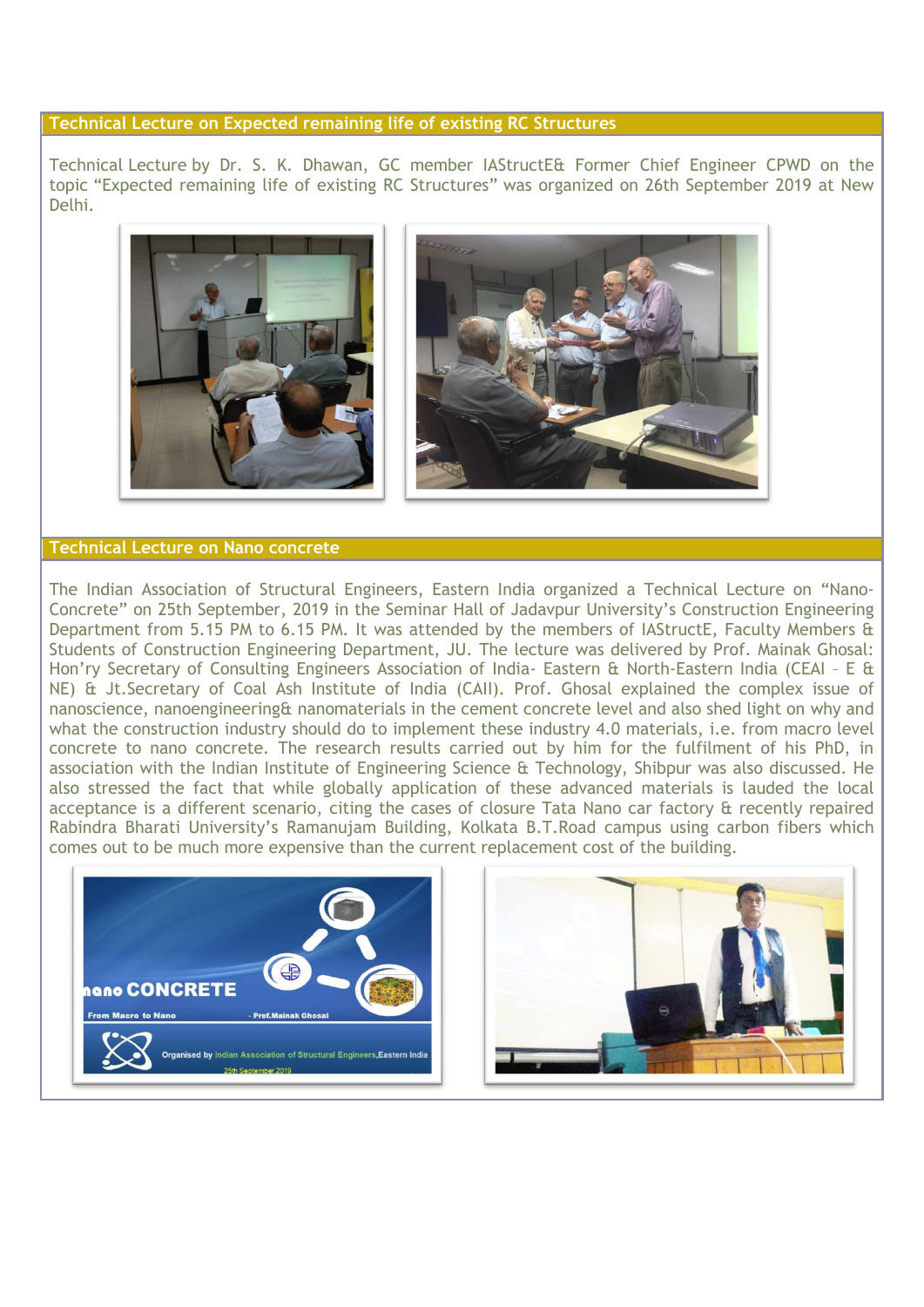

**Refresher Course on "Application of New Seismic Code for Highway Bridges – IRC:SP:114- 2018"**

The Refresher Course on "Application of New Seismic Code for Highway Bridges – IRC:SP:114-2018" was organized from 24th August 2019 to 28th September 2019 at PHD House, New Delhi. This was a 24 hrs course with a lectures held on Saturday morning from 09:00 AM to 01:15 PM. Prof Mahesh Tandon, Past President & GC member IAStructE was the Course Coordinator. The course was sponsored by Sanfield (India) Ltd. It was attended by 90 delegates. The course was very well appreciated by all the participants. Lectures were delivered by the following eminent speakers:

- Mr. A. K. Banerjee, Convenor, B-2 Committee (IRC)
- **Prof. Mahesh Tandon, MD- Tandon Consultants Pvt Ltd**
- Dr. S. K. Thakkar, Former Professor, Earthquake Engineering and Railway Chair Professor in Bridge Engineering at IIT Roorkee
- Er. Alok Bhowmick, President IAStructE& MD B&S Engineering Consultants Pvt Ltd
- Er. Rajiv Ahuja, GC member IAStructE & Independent Consultant Bridges & Highways
- Er. Aditya Sharma, Director (Highway & Structures), Ramboll India
- Er. Vinay Gupta, Director & CEO Tandon Consultants Pvt Ltd
- Dr Lakshmy Parameswaran, Chief Scientist (Bridges & Structures), CSIR-CRRI
- Dr. Sanjeev Kumar Garg, Chief Project Manager, DMRC
- Mr. Harpreet Singh, Sr. Project Manager, B&S Engg. Consultants
- Mr. P. G. Venkatram, Chief Executive, L&T Infrastructure Engineering Ltd

The Question Answer session was organized on 28th September 2019 the last day of lecture, in which Prof Mahesh Tandon, Course Coordinator given the answers to the query of the participants.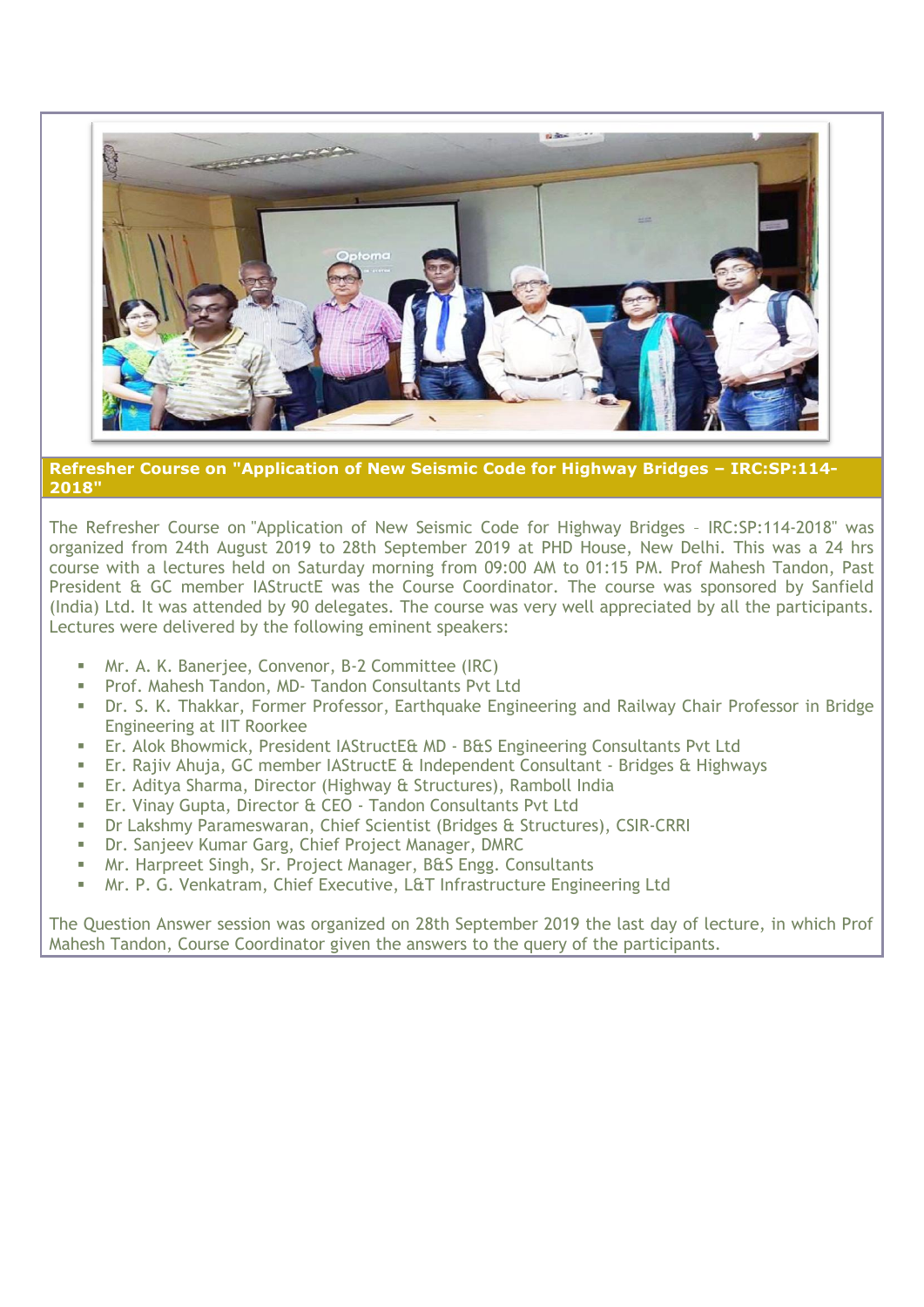

# **Ongoing event**

Refresher Course on performance Based Design for Buildings & Bridges

The Refresher Course on "Performance Based Design for Buildings & Bridges" has been launched on 14th September 2019 at PHD House, New Delhi in the presence of Shri Mahendra Raj, Founder President IAStructE, Prof Mahesh Tandon, Past President IAStructE and Mr Alok Bhowmick, President IAStructE. The course will continue till 19th October 2019. The lectures are being organized on every Saturday. 55 delegates have been registered for the course. Mr Vipul Ahuja, Vice President (North) IAStructE is the Course Coordinator. Till now the following speakers have made their presentations:

- Mr. Vipul Ahuja, Vice President (North) IAStructE& CEO & Director, Ahuja Consultants P Ltd
- Dr. D. R. Sahoo, Associate Professor, Civil Engineering Department, IIT Delhi
- Dr. Yogendra Singh, Professor, Railway Bridge Chair, Department of Earthquake Engineering, IIT Roorkee
- Mr. Sandeep Donald Shah, Country Head & MD-Taylor Devices India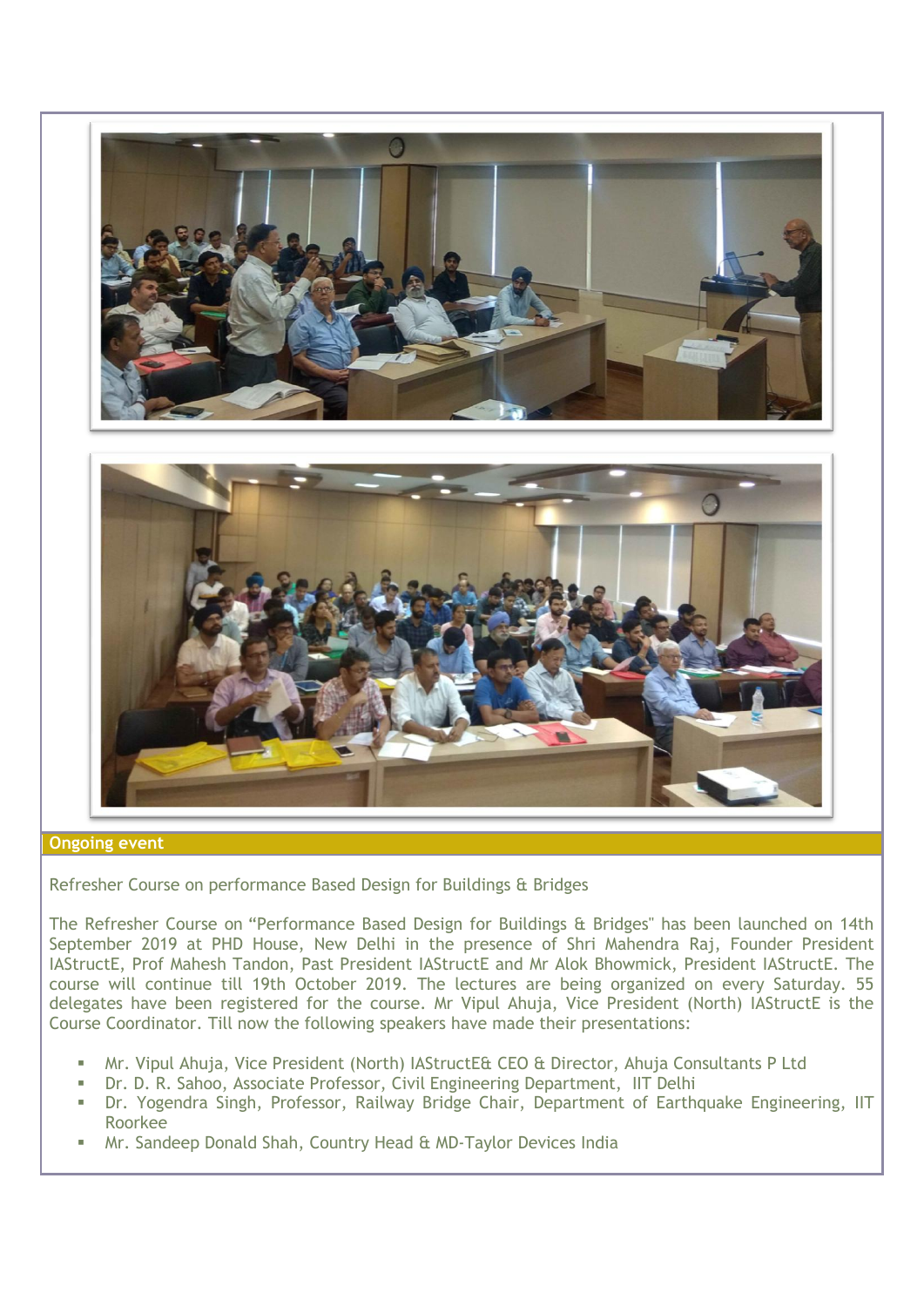

### **Forthcoming events**

IAStructE is organizing a two day International Seminar on "Performance Based Design of Buildings & Bridges for Enhanced Seismic Resilience" during 08 – 09 November 2019 at PHD House, New Delhi. Registration fee shall be Rs. 10,000/- for IAStructE/CEAI members, Rs.12,000/- for non-members and Rs 6,000/- for Students. The GST @ 18% will be applicable on the Registration fee. An early bird discount of 20% shall be available on registration on or before 15th October 2019. Please note that the registration shall be done on first come first serve basis. For any details please contact Mr. Vikas Verma, Manager IAStructE, Tel: 011-45794829, Email: [iastructe@gmail.com.](mailto:iastructe@gmail.com) For downloading the Announcement & Brochure please visit iastructe.co.in or click on the following link <http://www.iastructe.co.in/Announcement-International-Seminar.pdf>

### **IAStructE Student Chapter at CEPT University**

The Faculty of Technology at CEPT University, Ahmedabad inaugurated the establishment of the IAStructE student chapter on Engineer"s Day 15th September 2019. The announcement and inauguration took place on the event of Engineer"s day celebration on campus for which an august gathering of many important structural engineers of Gujarat and Mr. Girish Dravid, an eminent structural engineer known for his contributions in tall building sector and as India Chair of the Council of tall buildings and urban habitats were present. The student chapter consists of 40 new student members and 24 existing student members of the University. Prof. Anal Sheth, Life member IAStructE, is the faculty mentor for the chapter and its activities as approved by the governing council, IAStructE and Dean, Faculty of Technology, CEPT University.

The student chapter organized an expert lecture by Er. Kirankumar Joshi on 5th October, 2019. Mr. Kirankumar Joshi who is a structural engineer associated with UK based firm BuroHappold Engineering discussed on structural analysis, design, detailing and co-ordination involved in the various projects related to high rise residential & commercial towers, educational buildings, office and hotel buildings and recreation centres.

The student chapter is undergoing detailed planning of its activities that will include expert sessions and interactions, software learning sessions, short technical courses, visits and competitions. In addition they are in process of forming a platform where they can share the concerns of fresh engineers such as internship, knowhow and placement. The activities organized by the student chapter are open for structural engineering students of all institutes and engineers with 0 to 2 years of experience. On the launch of this platform, the various activities that are organized will be shared for outreach.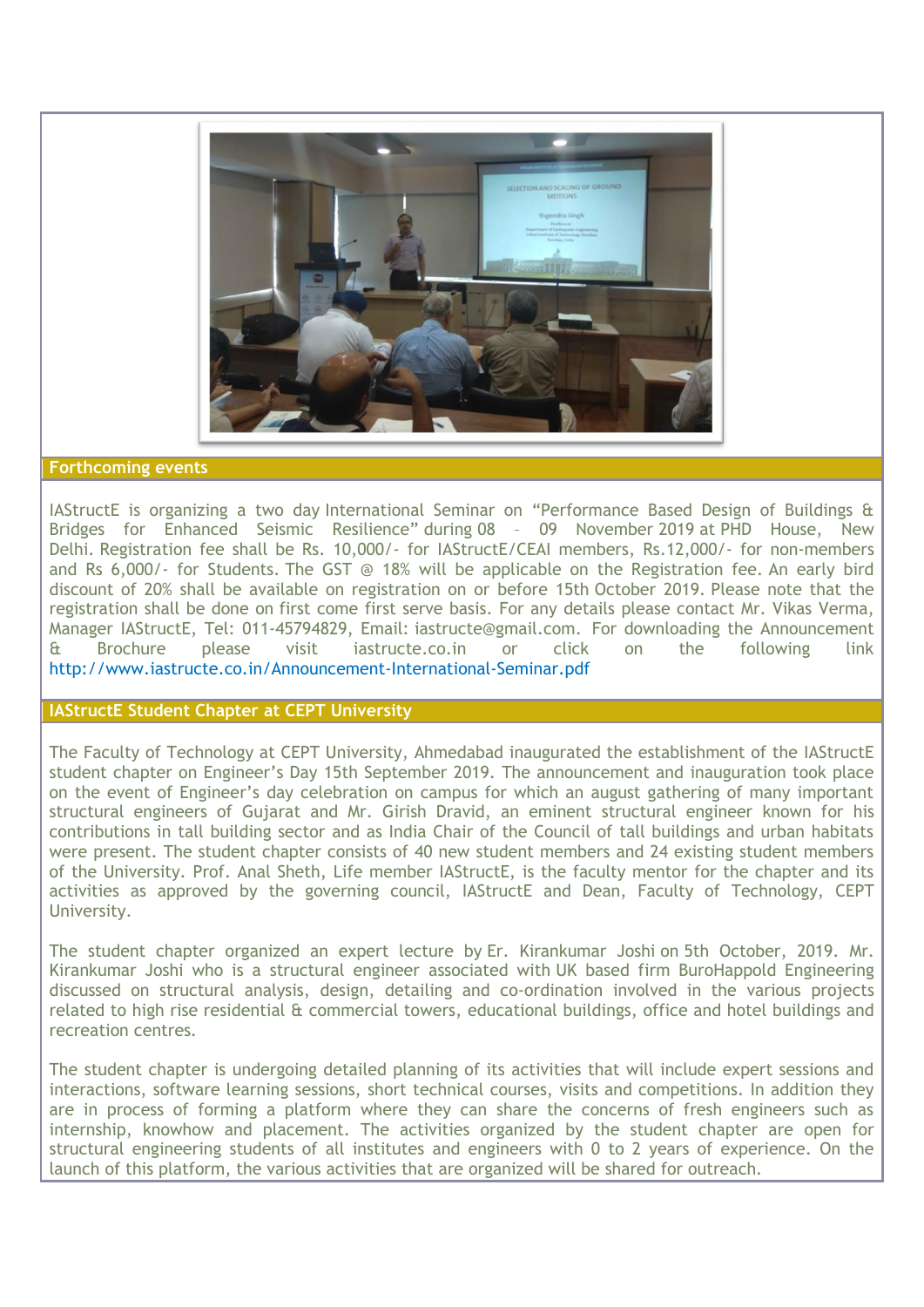# **Call for articles**

The Chairman and other members of the SED Editorial Board invite article contributions for the quarterly journal of the Indian Association of Structural Engineers, the Structural Engineering Digest.

Write to [iastructe@gmail.com](mailto:iastructe@gmail.com) for

- **Journal subscription**
- **Article Submission**
- **Sponsored Advertisement**

Deadline for submission in next issue: 1<sup>st</sup> Nov. 2019. Submission template and ethics statement can be availed by emailing [iastructe@gmail.com.](mailto:iastructe@gmail.com)

# **New IAStructE members**

# FELLOW" Grade Members

| M/S No  | ' Name              | Designation, Organization                               | City |
|---------|---------------------|---------------------------------------------------------|------|
| $F-458$ | I Ms. Renu Aggarwal | General Manager, Triune Energy Services Pvt Ltd   Delhi |      |

"MEMBER" Grade Members

| M/S No  | Name                               | Designation, Organization                                                                                 | City  |
|---------|------------------------------------|-----------------------------------------------------------------------------------------------------------|-------|
| M-284   | Mr. Mohammed Nauman                | Manager (Design), Global Structure Solutions                                                              | Delhi |
| $M-285$ | <b>Durgesh</b><br>Ms.<br>Dharamkar | Nandini   Assistant Professor & HOD (Civil), Mahatma Gandhi   Noida<br>Mission's College of Engg. & Tech. |       |

# "ASSOCIATE MEMBER" Grade Members

| M/S No        | <b>Name</b>                        | Designation, Organization                                                      | City               |
|---------------|------------------------------------|--------------------------------------------------------------------------------|--------------------|
| AM-291        | Mr. Aakash S.                      | Civil<br>Structural Engineer,<br>Kaaveri<br>Engineers & Architects.            | Thiruvananthapuram |
| <b>AM-292</b> | Mr. Roshan Ali                     | Design Engineer, Alex Associates                                               | Delhi              |
| AM-293        | Mr. Shailendra Singh<br>Sikarwar   | Projects Head, CEMG<br>$\mathbf{a}$<br><b>Engineers</b><br>Consultants (P) Ltd | Agra (UP)          |
| AM-294        | Mr. Ganesh Kumar                   | <b>Structural Engineer, Perceptions</b>                                        | Ghaziabad          |
| AM-295        | Mr. Ajinkya Maruti<br><b>Dixit</b> | Structural Engineer, HimanhuTulpule and<br><b>Associates</b>                   | Pune               |
| <b>AM-296</b> | Mr. Armaan Gill                    | Jr. Design Engineer, Nirman Engineering<br><b>Consultants Pyt Ltd</b>          | Faridabad          |
| <b>AM-297</b> | Mr. Abdul Aziz                     | Apprentice ./ Engineering<br>Graduate<br>(Civil), Airport Authority of India   | Assam              |
|               | "STUDENT MEMBER" Grade Members     |                                                                                |                    |

| M/S No                  | <b>Name</b>          | Designation, Organization | City                 |
|-------------------------|----------------------|---------------------------|----------------------|
| $\mathsf{S}\text{-}397$ | Mr Anayat Ali Allaie | Sharda University         | <b>Greater Noida</b> |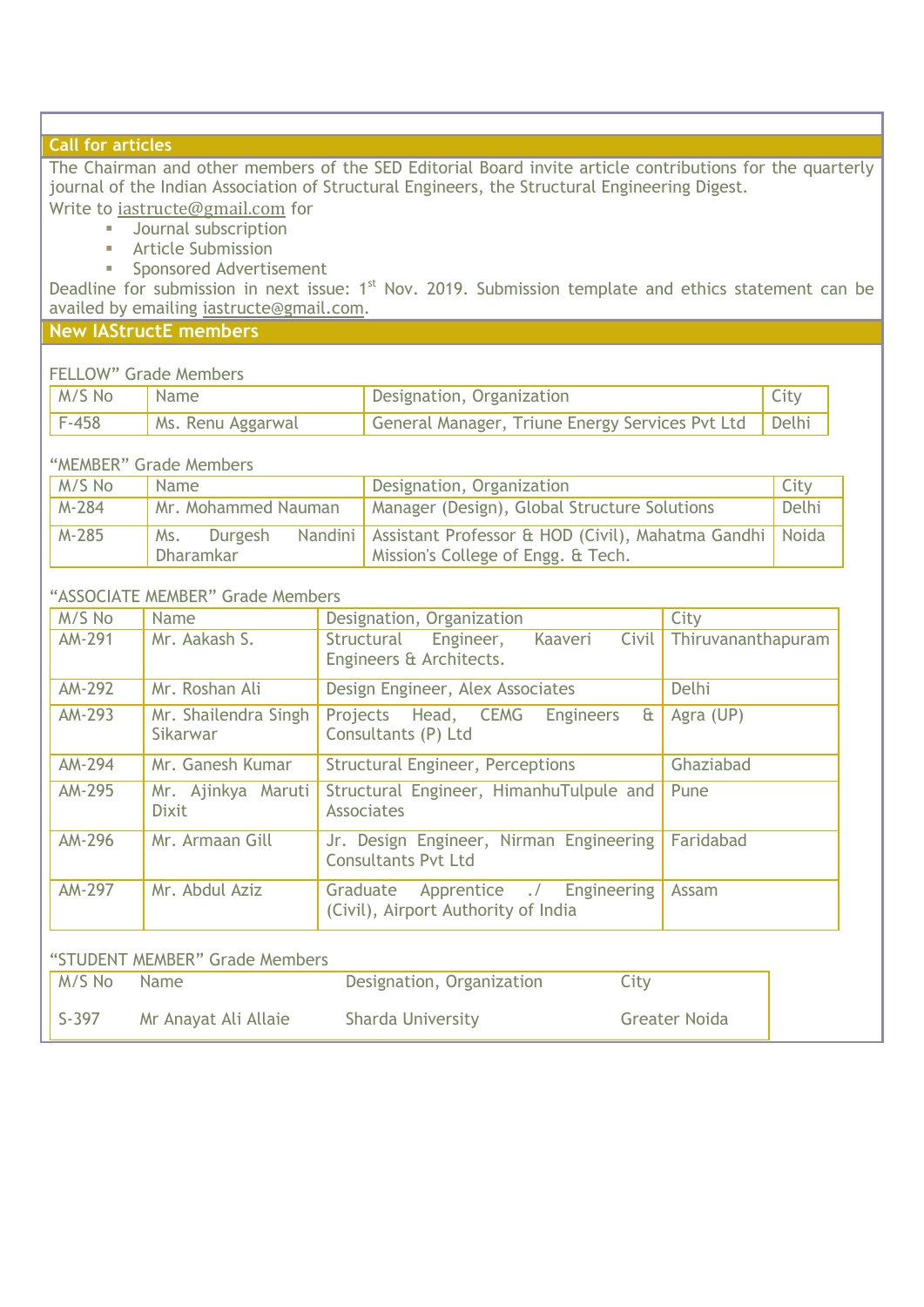# **FUJI** Creating foundations of excellence in India

FUJI has embraced the culture of India positively and put their right foot down to bring in a comprehensive precast concrete solutions for infrastructure projects all around India.





### FUJI Silvertech Concrete Pvt. Ltd.

4th Floor, House No. 5, Magnet Corporate Park, Near Sola Flyover, SG Road, Thaltei, Ahmedabad - 380 054, Phone: +91 79 4021 0000 · Email: info@fujisilvertech.com · www.fujisilvertech.com